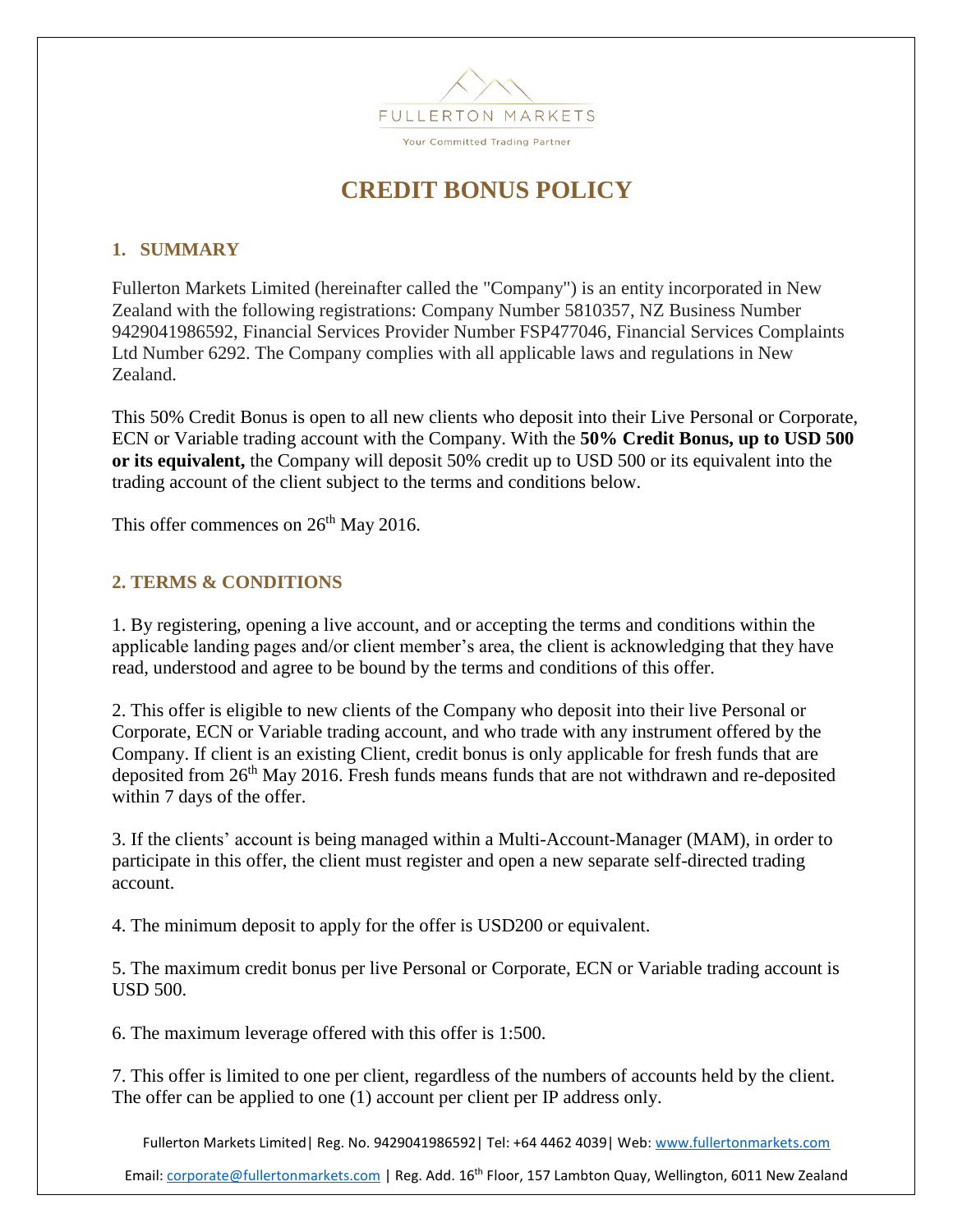

8. The offer may be used as a method to increase the maximum potential net position.

9. The 50% Credit Bonus is for trading purposes only and cannot be withdrawn.

10. Any withdrawal made from the client's account will result in the bonus credit being completely removed. This applies to withdrawal of profits, rebates and deposits made by the client.

For Example: If a client deposits USD500 into their approved bonus account they will receive a bonus credit of USD250. If the client then withdraws USD100, all credit bonus of USD250 will be removed. Therefore, the client would have no credit bonus.

11. Internal MT4 to MT4 transfers, to or from the offer accounts, are not permitted.

12. Under no circumstances shall the Company be liable for any consequences of any offer cancellation or decline, including, but not limited to, order(s) closure by Stop Out.

13. This offer cannot be combined with any other Bonus which the Company may offer. Should a client's trading account have an existing Bonus then they will not be able to opt in to this promotion OR by accepting these Terms and Conditions, the Client also accepts that the previous Bonus will be removed prior to the offer being applied.

14. If the Company suspects or has reason to believe that a client has abused or attempted to abuse the terms of this offer or any other offer of the Company, or has acted in bad faith, the Company reserves the right, at its sole discretion, to deny, withhold, withdraw or terminate the offer and, if necessary: (i) to withhold, cancel and subtract from that client's account(s), (ii) to terminate that client's access to services provided by the Company and/or terminate the contract between the Company and the client for the provision of services (iii) to block that client's Account(s) (save where required otherwise by a relevant authority) and to arrange for the transfer of any unused balance, less the offer amount as well as any profits which the Company deems to have been gained via Abusive Behaviour, to the client. Where Abusive Behaviour includes but is not limited to:

a) Where a client, by himself or acting with others (including an Introducing Broker/ Affiliate/ Money Manager) established a trading position or positions which have the purpose or effect of extracting the Credit provided and/ or profits generated by the offer, without exposure to economic risk, including without limitation loss of the offer or the client's capital (or the capital of others).

b) Where the client, by himself or acting with others (including an Introducing Broker/ Affiliate/ Money Manager) hedges his positions, including without limitation, holding open position(s) on one direction, including by way of illustration only, single or correlated currencies, at given periods, internally (using other trading accounts held with the Company) or externally (using other trading accounts held with other brokers).

Fullerton Markets Limited | Reg. No. 9429041986592 | Tel: +64 4462 4039 | Web: [www.fullertonmarkets.com](file:///C:/Users/Shawn/Dropbox/Fullerton%20Markets%20-%20for%20sharing/Compliance/Terms%20&%20Conditions/www.fullertonmarkets.com)

Email[: corporate@fullertonmarkets.com](mailto:corporate@fullertonmarkets.com) | Reg. Add. 16<sup>th</sup> Floor, 157 Lambton Quay, Wellington, 6011 New Zealand